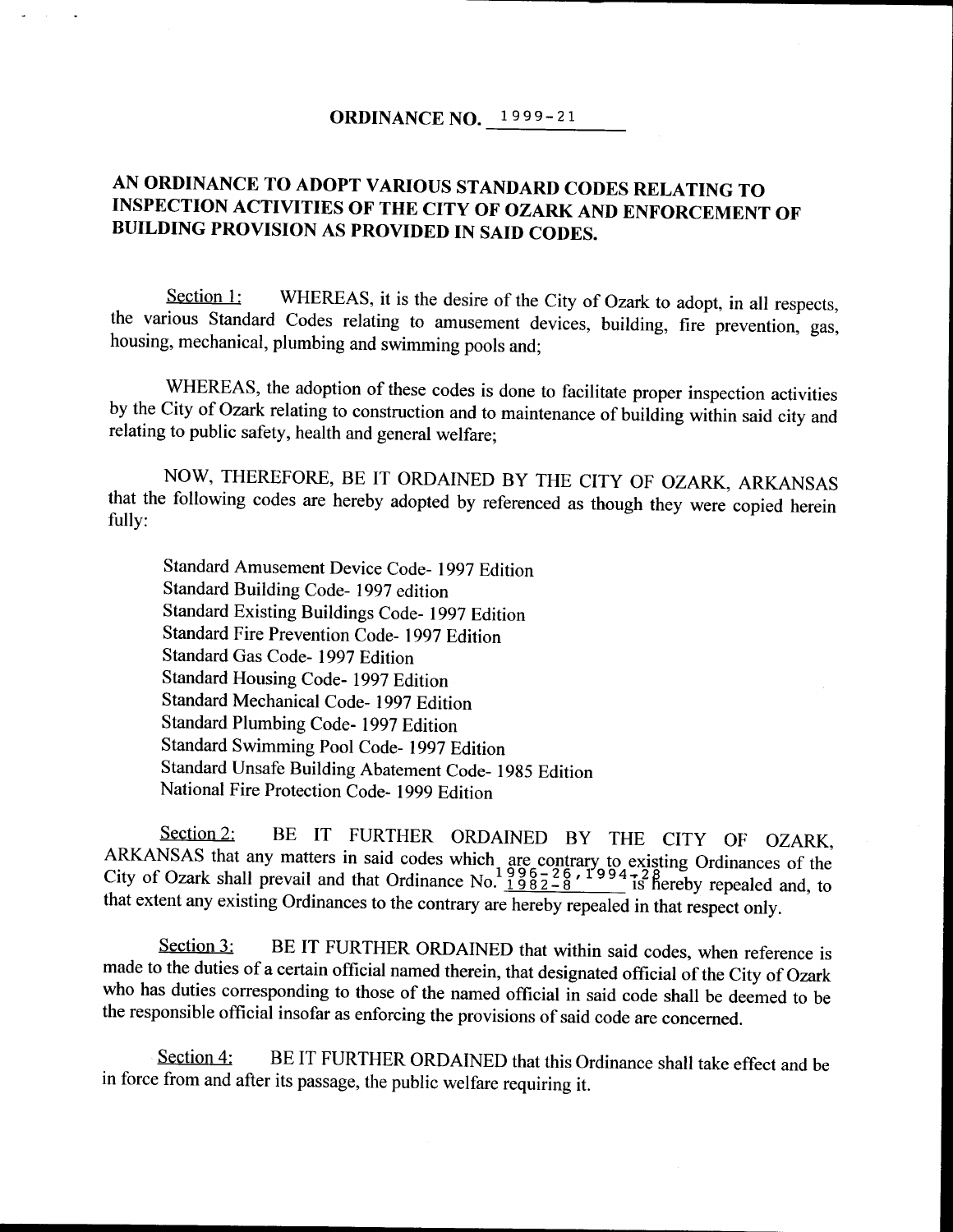Passed and approved this  $18^{-t}$  day of *November*, 1999.

'ia

Mayor, Todd Timmerman

ATTEST:  $\mathscr{A}$ 

City Clerk, Carol Sneath

JPV.-rm( 11) Ozark. ord

 $\vec{z}$  , and  $\vec{z}$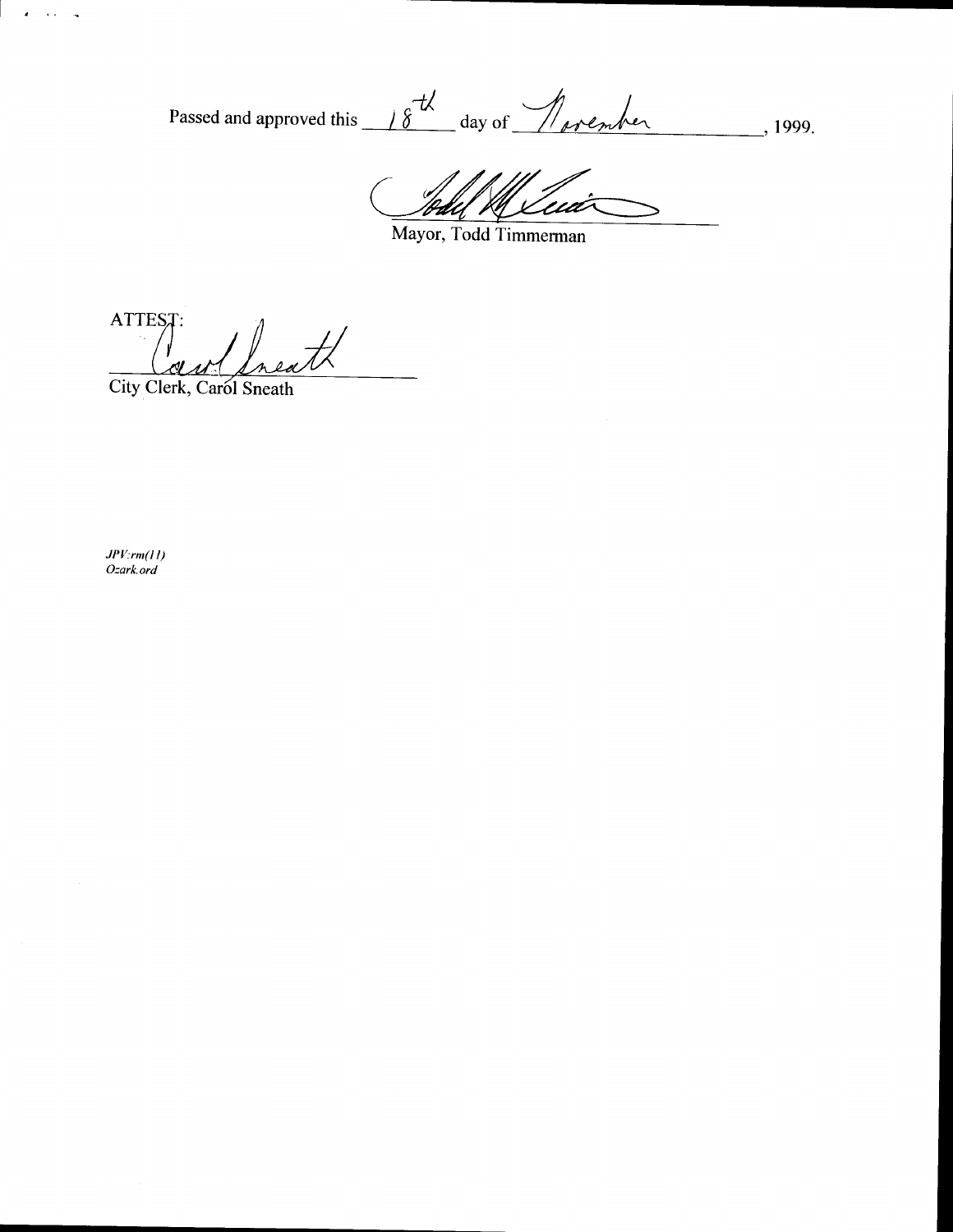#### B104. 3 EXAMINATION OF DOCUMENTS

B104. 3. <sup>1</sup> PLAN REVIEW. The building official shall examine or cause to be examined each application for <sup>a</sup> permit and the accompanying documents, consisting of drawings, specifications, computations and additional data, and shall ascertain by such examinations whether the construction indicated and described is in accordance with the requirements of the technical codes and all other pertinent laws or ordinances.

B104. 3. <sup>2</sup> AFFIDAVITS. The building official may accept <sup>a</sup> sworn affidavit from <sup>a</sup> registered architect or engineer stating that the plans submitted conform to the technical codes. For buildings and structures, the affidavit shall state that the plans conform to the laws as to egress, type of construction and general arrangement and, if accompanied by drawings, show the structural design and that the plans and design conform to the requirements of the technical codes as to strength, stresses, strains, loads and stability. The building official may without any examination or inspection accept such affidavit, provided the architect or engineer who made such affidavit agrees to submit to the building official copies of inspection reports as inspections are performed and upon completion of the structure, electrical, gas, mechanical, or plumbing systems <sup>a</sup> certification that the structure, electrical, gas, mechanical, or plumbing system has been erected in accordance with the requirements of the technical codes. Where the building official relies upon such affidavit, the architect or engineer shall assume full responsibility for the compliance with all provisions of the technical codes and other pertinent laws or ordinances.

B104.5 CONTRACTOR'S RESPONSIBILITIES. It shall be the duty of every contractor who shall make contracts for the installation or repairs of building, structure, electrical, gas, mechanical or plumbing systems, for which <sup>a</sup> permit is required, to comply with state or local rules and regulations concerning licensing and inspections which the applicable governing authority may have adopted.

B105. <sup>5</sup> POSTING OF PERMIT. Work requiring <sup>a</sup> permit shall not commence until the permit holder or his agent posts the permit card in <sup>a</sup> conspicuous place on the premises. The permit shall be protected from the weather and located in such position as to permit the building official or representative to conveniently make the required entries thereon. This permit card shall be maintained in such position by the permit holder until the Certificate of Occupancy or Completion is issued by the building official.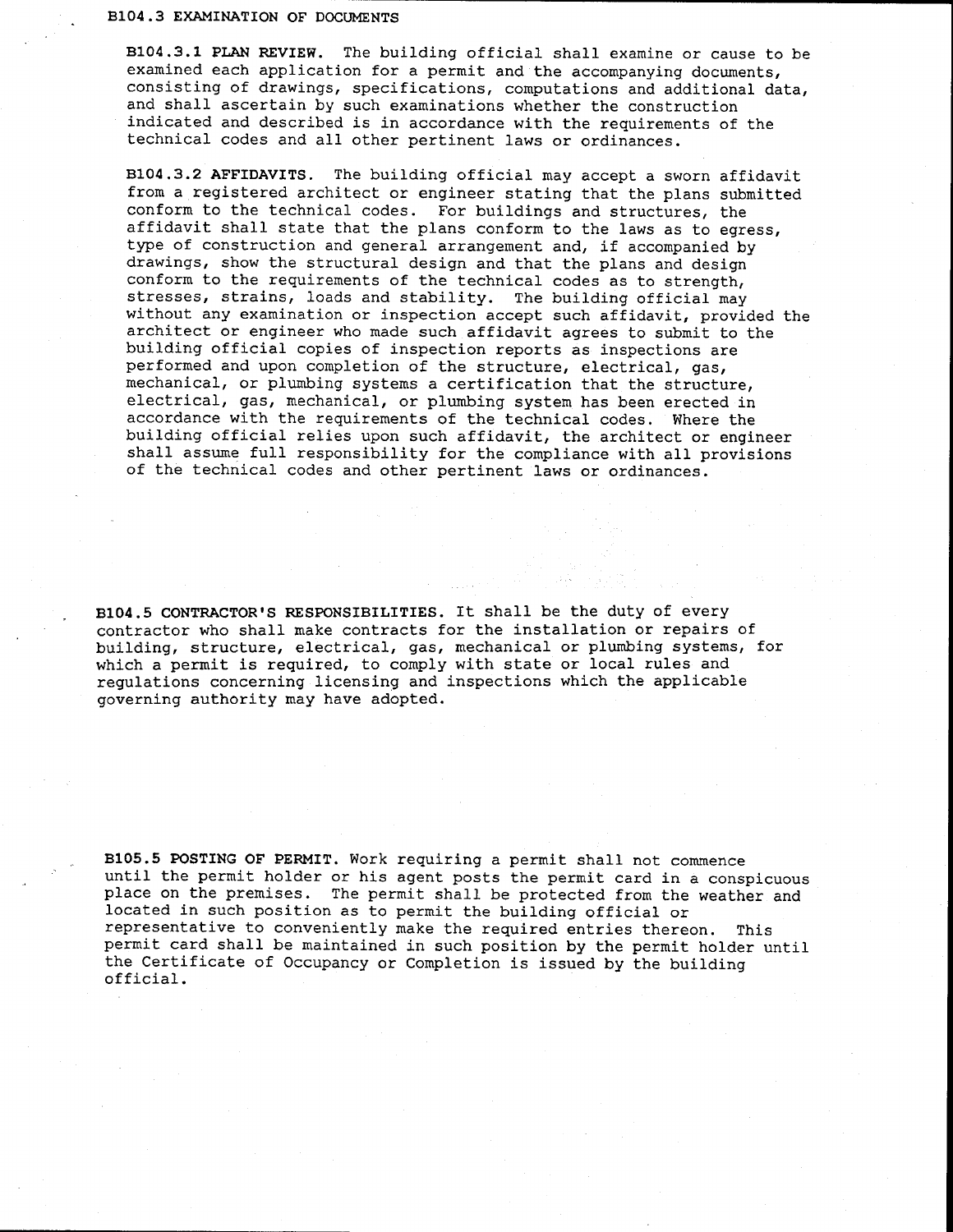B105. <sup>6</sup> REQUIRED INSPECTIONS. The building official upon notification from the permit holder or his agent shall make the following inspections and such other inspections as necessary, and shall either release that portion of the construction or shall notify the permit holder or his agent of any violations which must be corrected in order to comply with the technical codes:

### BUILDING

1. Foundation inspection: To be made after trenches are excavated and forms erected.

2. Frame inspection: To be made after the roof, all framing, fireblocking and bracing is in place, all concealing wiring, all pipes, chimneys, ducts and vents are complete.

3. Final inspection: To be made after the building is completed and ready for occupancy.

#### ELECTRICAL

1. Underground inspection: To be made after trenches or ditches are excavated, conduit or cable installed, and before any backfill is put in place.

2. Rough-In inspection: To be made after the roof, framing, fireblocking and bracing is in place and prior to the installation of wall or ceiling membranes.

3. Final inspection: To be made after the building is complete, all required electrical fixtures are in place and properly connected or protected, and the structure is ready for occupancy.

#### PLUMBING

1. Underground inspection: To be made after trenches or ditches are excavated, piping installed, and before any backfill is put in place.

2. Rough-In inspection: To be made after the roof, framing, fireblocking and bracing is in place and all soil, waste and vent piping is complete, and prior to this installation of wall or ceiling membranes.

3. Final inspection: To be made after the building is complete, all plumbing fixtures are in place and properly connected, and the structure is ready for occupancy.

NOTE: See Section P311 of the Standard Plumbing Code for required tests.

#### MECHANICAL

1. Underground inspection: To be made after trenches or ditches are excavated, underground duct and fuel piping installed, and before any backfill is put in place.

2. Rough-In inspection: To be made after the roof, framing, fire blocking and bracing are in place and all ducting, and other concealed components are complete, and prior to the installation of wall or ceiling membranes.

3. Final inspection: To be made after the building is complete, the mechanical system is in place and properly connected, and the structure is ready for occupancy.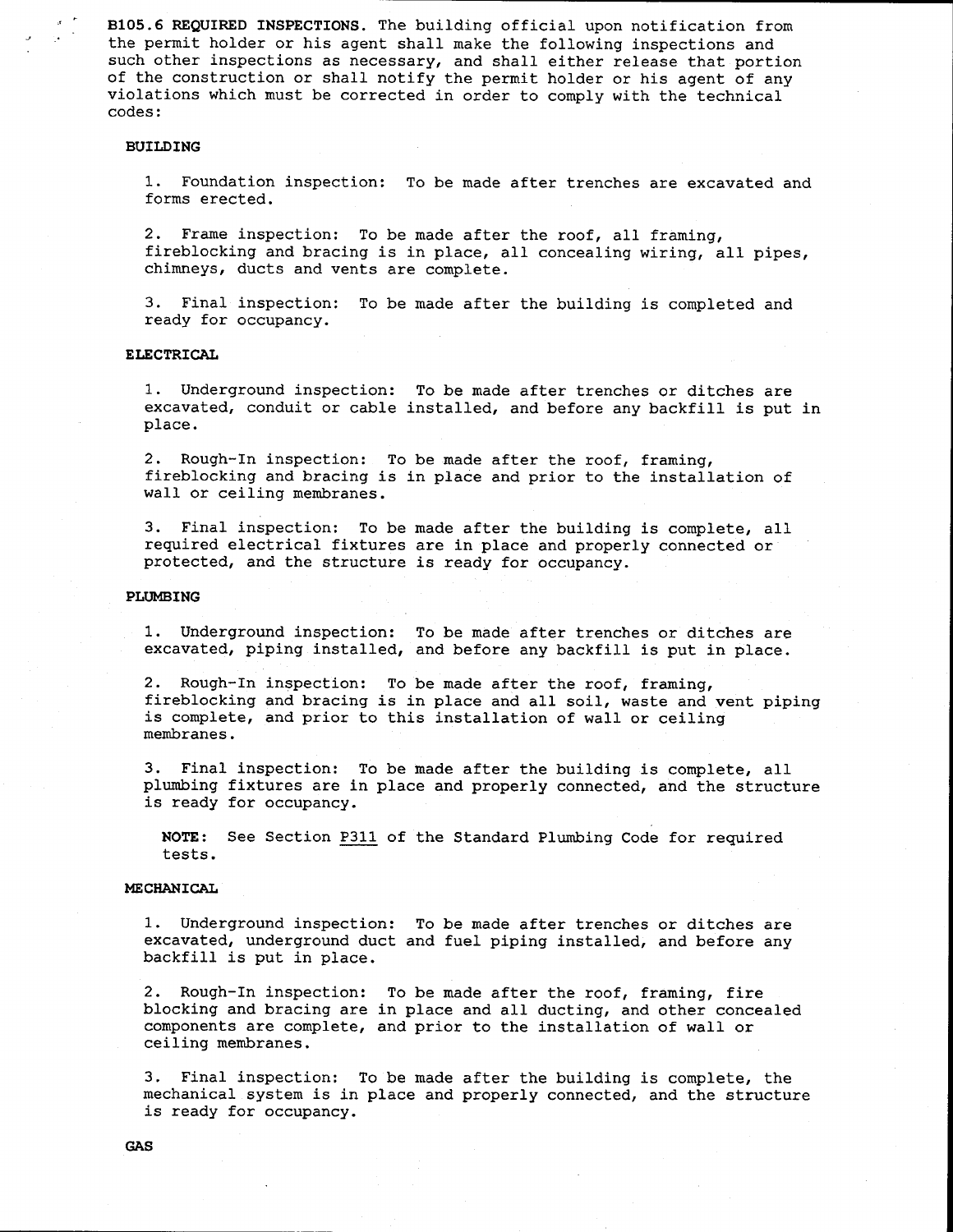1. Rough piping inspection: To be made after all new piping authorized by the permit has been installed, and before any such piping has been covered or concealed or any fixtures or gas appliances have been connected.

2. Final piping inspection: To be made after all piping authorized by the permit has been installed and after all portions which are to be concealed by plastering or otherwise have been so concealed, and before any fixtures or gas appliances have been connected. This inspection shall include <sup>a</sup> pressure test.

3. Final inspection: To be made on all new gas work authorized by the work or any changes, to insure compliance with all the requirements of this code and to assure that the installation and construction of the gas system is in accordance with reviewed plans.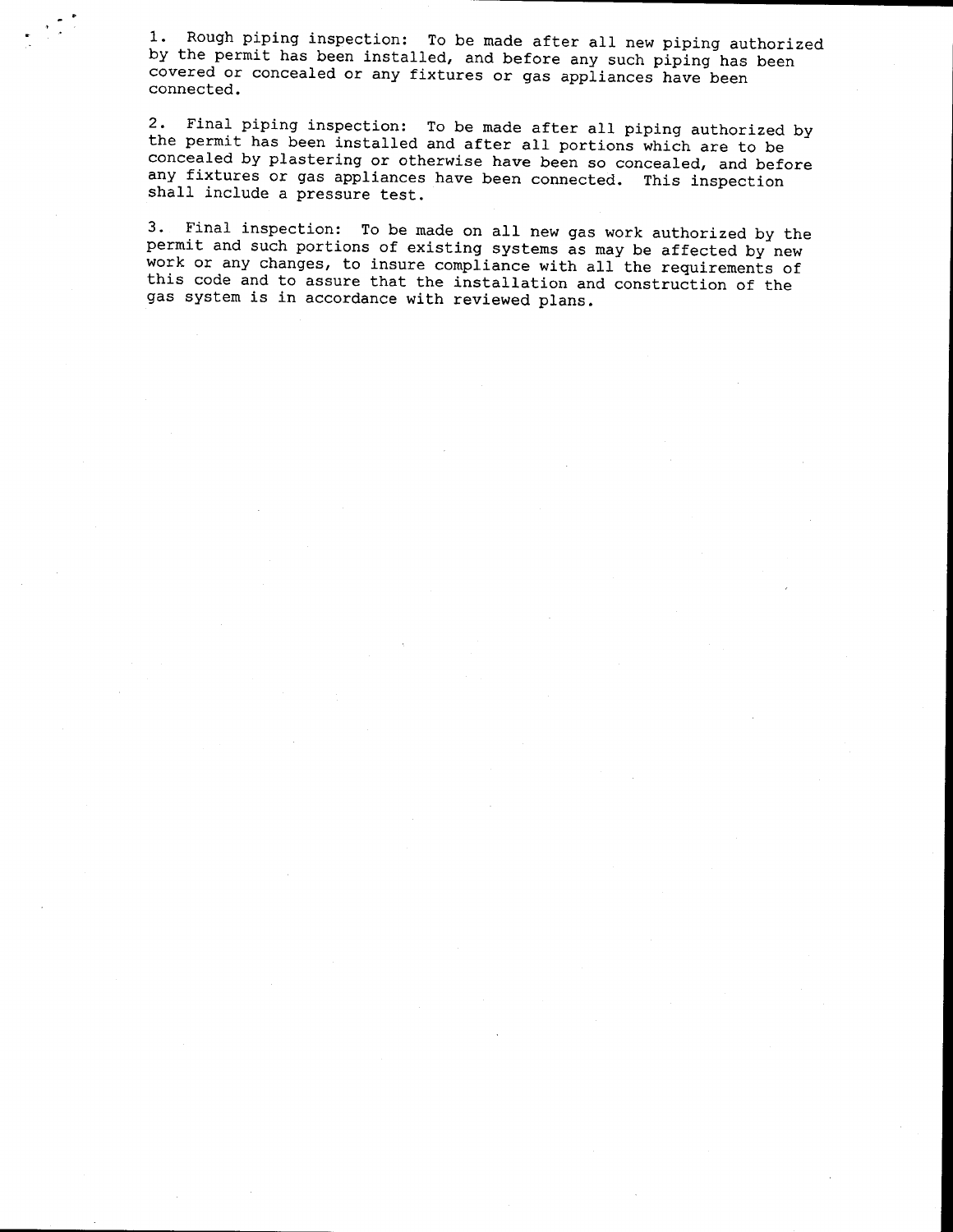B105. <sup>5</sup> POSTING OF PERMIT. Work requiring <sup>a</sup> permit shall not commence until the permit holder or his agent posts the permit card in <sup>a</sup> conspicuous place on the premises. The permit shall be protected from the weather and located in such position as to permit the building official or representative to conveniently make the required entries thereon. This permit card shall be maintained in such position by the permit holder until the Certificate of Occupancy or Completion is issued by the building official.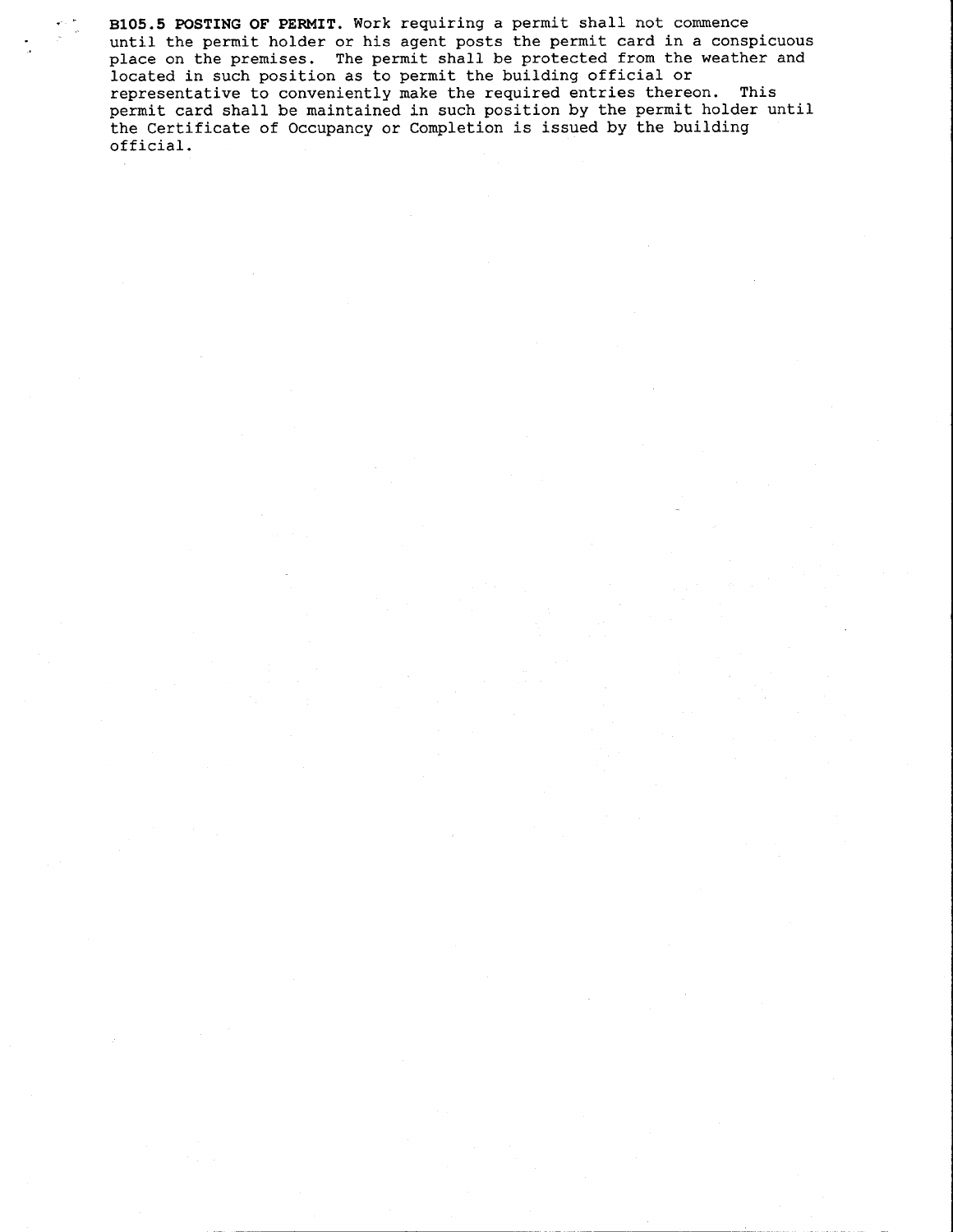B104.5 CONTRACTOR'S RESPONSIBILITIES. It shall be the duty of every contractor who shall make contracts for the installation or repairs of building, structure, electrical, gas, mechanical or plumbing systems, for which <sup>a</sup> permit is required, to comply with state or local rules and regulations concerning licensing and inspections which the applicable governing authority may have adopted.